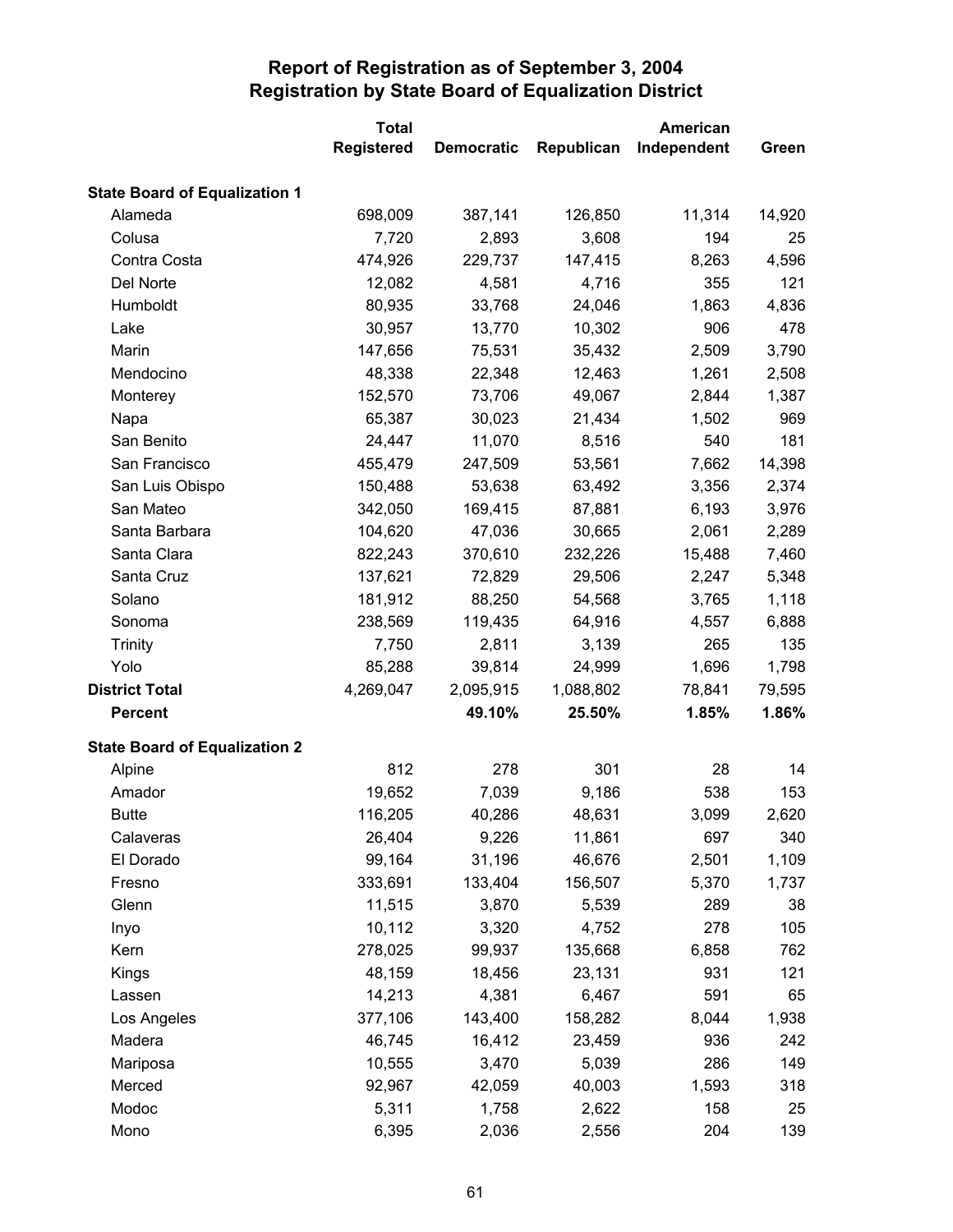|                                      |             |                         | Peace and      |                      | <b>Declined to</b> |
|--------------------------------------|-------------|-------------------------|----------------|----------------------|--------------------|
|                                      | Libertarian | <b>Natural Law</b>      | Freedom        | <b>Miscellaneous</b> | <b>State</b>       |
| <b>State Board of Equalization 1</b> |             |                         |                |                      |                    |
| Alameda                              | 3,339       | 1,799                   | 3,710          | 5,620                | 143,316            |
| Colusa                               | 30          | 3                       | 20             | 15                   | 932                |
| Contra Costa                         | 2,173       | 607                     | 1,163          | 3,510                | 77,462             |
| Del Norte                            | 82          | 8                       | 41             | 111                  | 2,067              |
| Humboldt                             | 735         | 125                     | 295            | 271                  | 14,996             |
| Lake                                 | 201         | 26                      | 100            | 103                  | 5,071              |
| Marin                                | 804         | 142                     | 353            | 506                  | 28,589             |
| Mendocino                            | 370         | 62                      | 266            | 312                  | 8,748              |
| Monterey                             | 684         | 148                     | 375            | 387                  | 23,972             |
| Napa                                 | 398         | 59                      | 139            | 565                  | 10,298             |
| San Benito                           | 141         | 19                      | 57             | 115                  | 3,808              |
| San Francisco                        | 2,536       | 859                     | 2,158          | 930                  | 125,866            |
| San Luis Obispo                      | 1,008       | 174                     | 307            | 1,968                | 24,171             |
| San Mateo                            | 1,704       | 434                     | 926            | 1,004                | 70,517             |
| Santa Barbara                        | 732         | 131                     | 205            | 1,373                | 20,128             |
| Santa Clara                          | 5,605       | 889                     | 2,686          | 2,704                | 184,575            |
| Santa Cruz                           | 1,244       | 182                     | 487            | 1,150                | 24,628             |
| Solano                               | 798         | 138                     | 476            | 1,073                | 31,726             |
| Sonoma                               | 1,571       | 223                     | 679            | 1,576                | 38,724             |
| <b>Trinity</b>                       | 80          | 14                      | 31             | 106                  | 1,169              |
| Yolo                                 | 394         | 77                      | 407            | 704                  | 15,399             |
| <b>District Total</b>                | 24,629      | 6,119                   | 14,881         | 24,103               | 856,162            |
| <b>Percent</b>                       | 0.58%       | 0.14%                   | 0.35%          | 0.56%                | 20.06%             |
| <b>State Board of Equalization 2</b> |             |                         |                |                      |                    |
| Alpine                               | 4           | 0                       | $\overline{2}$ | 4                    | 181                |
| Amador                               | 131         | 11                      | 43             | 206                  | 2,345              |
| <b>Butte</b>                         | 806         | 101                     | 585            | 791                  | 19,286             |
| Calaveras                            | 339         | 21                      | 73             | 109                  | 3,738              |
| El Dorado                            | 696         | 79                      | 288            | 720                  | 15,899             |
| Fresno                               | 1,132       | 225                     | 501            | 547                  | 34,268             |
| Glenn                                | 41          | 9                       | 43             | 34                   | 1,652              |
| Inyo                                 | 68          | 7                       | 27             | 64                   | 1,491              |
| Kern                                 | 1,327       | 206                     | 533            | 588                  | 32,146             |
| <b>Kings</b>                         | 137         | 43                      | 29             | 499                  | 4,812              |
| Lassen                               | 96          | 13                      | 29             | 69                   | 2,502              |
| Los Angeles                          | 1,848       | 578                     | 1,724          | 2,328                | 58,964             |
| Madera                               | 206         | 36                      | 59             | 208                  | 5,187              |
| Mariposa                             | 73          | $\overline{7}$          | 31             | 169                  | 1,331              |
| Merced                               | 248         | 46                      | 149            | 139                  | 8,412              |
| Modoc                                | 36          | $\overline{\mathbf{4}}$ | 5              | 12                   | 691                |
| Mono                                 | 65          | 4                       | 17             | $\pmb{0}$            | 1,374              |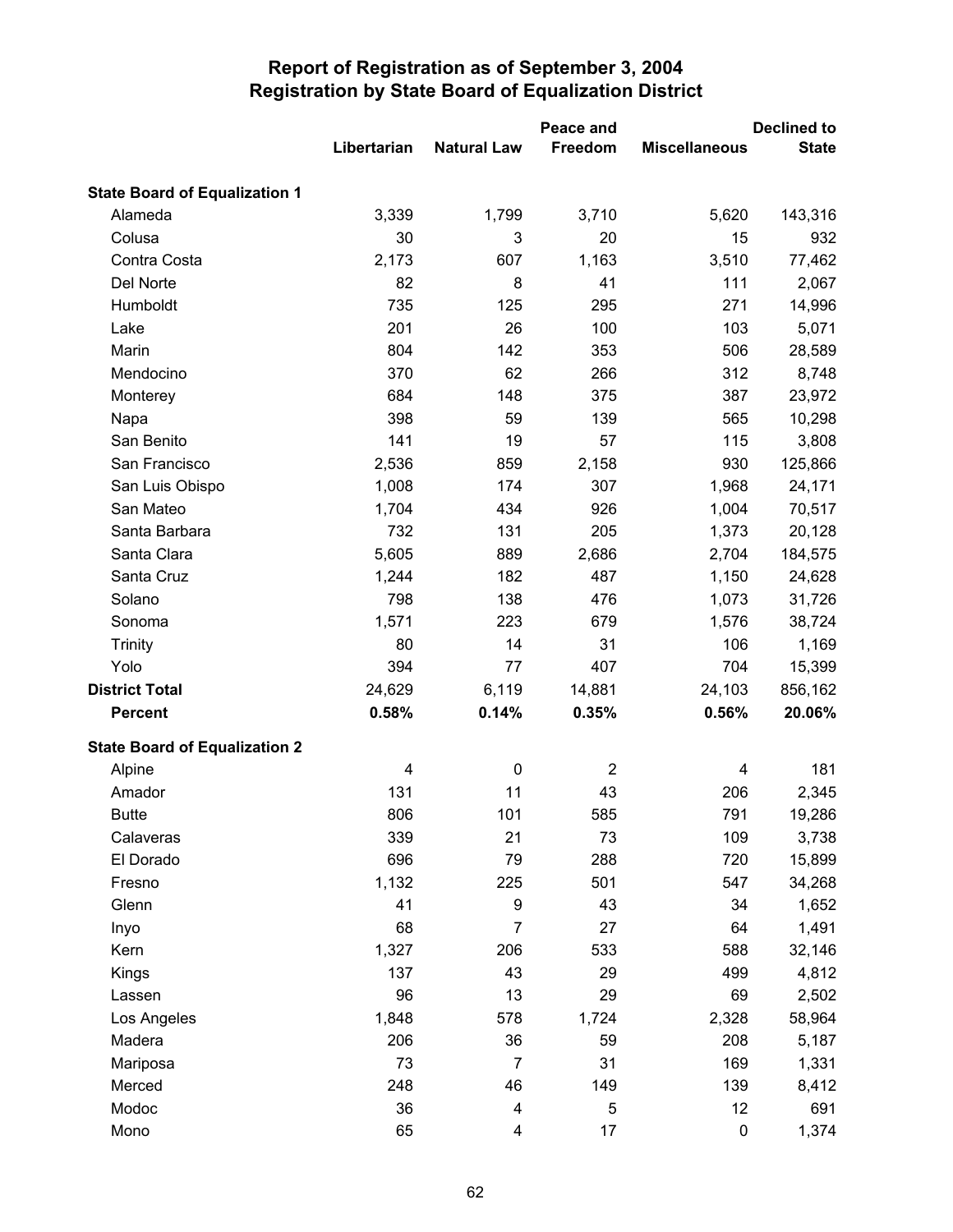|                                      | <b>Total</b>      |                   |            | American    |         |
|--------------------------------------|-------------------|-------------------|------------|-------------|---------|
|                                      | <b>Registered</b> | <b>Democratic</b> | Republican | Independent | Green   |
| Nevada                               | 62,058            | 19,923            | 27,514     | 1,415       | 1,647   |
| Placer                               | 169,924           | 49,505            | 88,630     | 3,261       | 1,318   |
| Plumas                               | 13,535            | 4,648             | 5,942      | 425         | 126     |
| Sacramento                           | 610,874           | 263,636           | 218,070    | 13,279      | 6,007   |
| San Bernardino                       | 267,861           | 125,458           | 94,718     | 5,464       | 892     |
| San Joaquin                          | 265,150           | 111,719           | 118,220    | 4,079       | 926     |
| Santa Barbara                        | 90,390            | 31,206            | 40,523     | 1,788       | 946     |
| Shasta                               | 89,890            | 28,297            | 43,984     | 2,503       | 535     |
| Sierra                               | 2,320             | 738               | 989        | 92          | 23      |
| Siskiyou                             | 26,112            | 9,531             | 10,901     | 782         | 240     |
| <b>Stanislaus</b>                    | 206,682           | 87,419            | 88,720     | 3,890       | 793     |
| Sutter                               | 40,300            | 13,157            | 20,316     | 909         | 139     |
| Tehama                               | 28,577            | 10,021            | 12,835     | 1,098       | 138     |
| Tulare                               | 135,056           | 48,141            | 65,630     | 2,978       | 542     |
| Tuolumne                             | 31,565            | 11,881            | 13,874     | 840         | 303     |
| Ventura                              | 379,110           | 145,411           | 156,600    | 7,774       | 3,325   |
| Yuba                                 | 26,147            | 9,257             | 11,387     | 961         | 170     |
| <b>District Total</b>                | 3,942,582         | 1,530,476         | 1,699,533  | 83,939      | 27,945  |
| <b>Percent</b>                       |                   | 38.82%            | 43.11%     | 2.13%       | 0.71%   |
| <b>State Board of Equalization 3</b> |                   |                   |            |             |         |
| Imperial                             | 52,051            | 28,501            | 14,216     | 947         | 129     |
| Los Angeles                          | 111,175           | 43,233            | 45,737     | 1,650       | 902     |
| Orange                               | 1,404,794         | 429,938           | 680,623    | 27,187      | 8,077   |
| Riverside                            | 711,947           | 247,806           | 336,831    | 15,033      | 2,774   |
| San Bernardino                       | 426,403           | 143,770           | 202,992    | 11,277      | 2,018   |
| San Diego                            | 1,404,140         | 488,944           | 568,581    | 31,813      | 10,992  |
| <b>District Total</b>                | 4,110,510         | 1,382,192         | 1,848,980  | 87,907      | 24,892  |
| <b>Percent</b>                       |                   | 33.63%            | 44.98%     | 2.14%       | 0.61%   |
| <b>State Board of Equalization 4</b> |                   |                   |            |             |         |
| Los Angeles                          | 3,303,041         | 1,745,725         | 829,089    | 53,379      | 24,482  |
| <b>District Total</b>                | 3,303,041         | 1,745,725         | 829,089    | 53,379      | 24,482  |
| <b>Percent</b>                       |                   | 52.85%            | 25.10%     | 1.62%       | 0.74%   |
| <b>State Total</b>                   | 15,625,180        | 6,754,308         | 5,466,404  | 304,066     | 156,914 |
| Percent                              |                   | 43.23%            | 34.98%     | 1.95%       | 1.00%   |